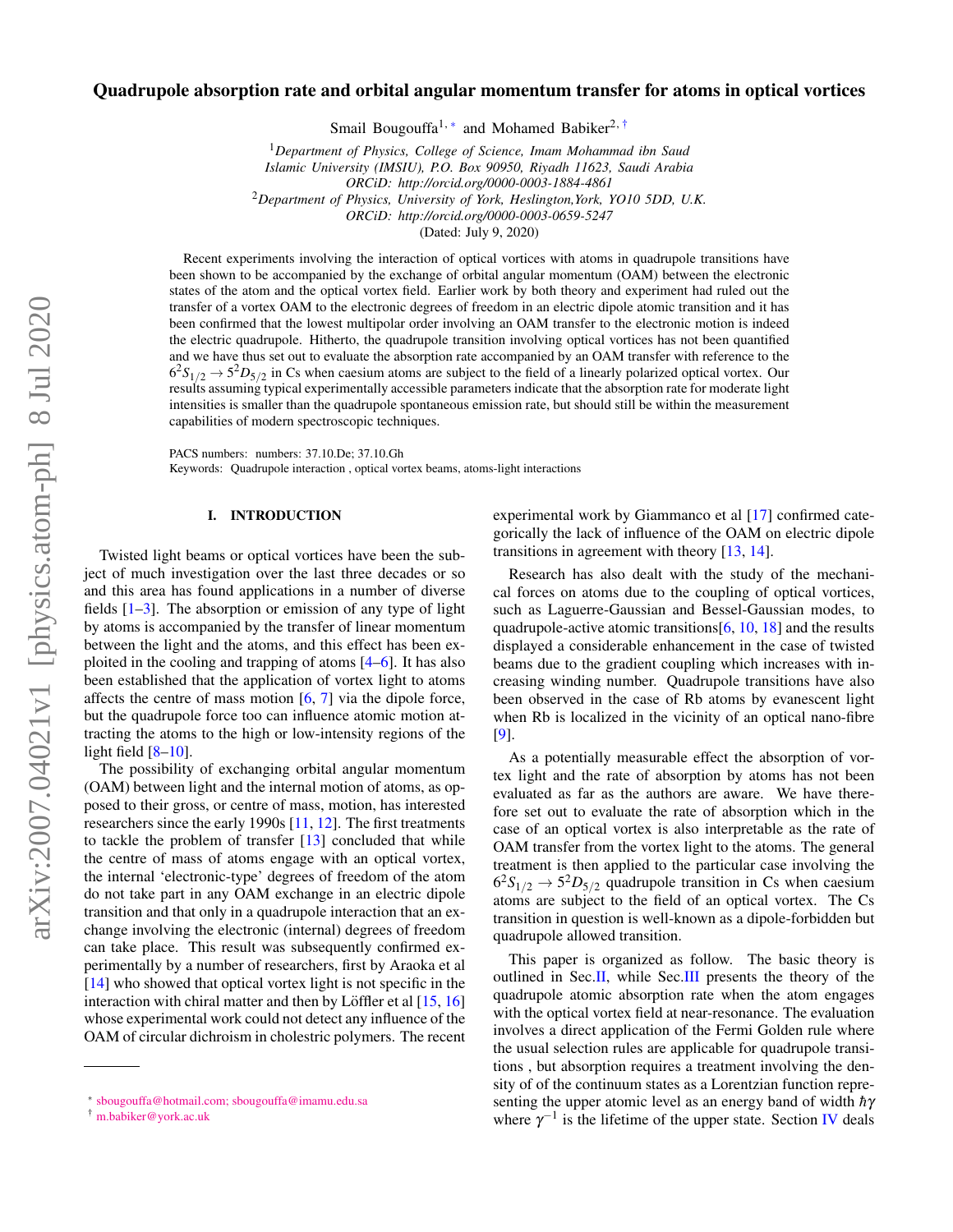with the case where the applied vortex beam is a Laguerre-Gaussian beam. The results are illustrated in Sec[.V](#page-3-0) for the quadrupole atomic transition  $6^2S_{1/2} \rightarrow 5^2D_{5/2}$  in Cs. A summary of our results and brief comments on their significance are given in Sec[.VI.](#page-4-1)

#### <span id="page-1-0"></span>II. QUADRUPOLE RABI FREQUENCY

The quantum system consists of the two-level-atom interacting with a single optical vortex beam propagating along the  $+z$  axis. The ground and excited states of the two-levelatom are  $\{|g\rangle, |e\rangle\}$  with level energies  $\mathcal{E}_1$  and  $\mathcal{E}_2$ , respectively, which correspond to a transition frequency  $\omega_a = (\mathscr{E}_2 - \mathscr{E}_1)/\hbar$ . The interaction Hamiltonian is written as a multipolar series expansion about the center of mass coordinate  **as follows** [\[6,](#page-5-2) [8,](#page-5-4) [10,](#page-5-5) [18\]](#page-5-13)

<span id="page-1-2"></span>
$$
\hat{H}_{int} = \hat{H}_{dp} + \hat{H}_{qp} + ..., \qquad (1)
$$

where the first term  $\hat{H}_{dp} = -\hat{\boldsymbol{\mu}}.\hat{\textbf{E}}(\textbf{R})$  stands for the electric dipole interaction between the atom and the electric field,  $\hat{\mu} =$ *e*r, with r the internal position vector, is the electric dipole moment vector and  $\hat{E}(\mathbf{R})$  is the electric field vector. The optical transition in question is taken here to be dipole-forbidden, but quadrupole-allowed, so it is the second (quadrupole) interaction term in Eq. $(1)$ that is of relevance here. We have

$$
\hat{H}_{qp} = -\frac{1}{2} \sum_{ij} \hat{Q}_{ij} \nabla_i \hat{E}_j.
$$
 (2)

Here  $x_i$  are the components of the internal position vector  $\mathbf{r} = (x, y, z)$  and  $\nabla_i$  are components of the gradient operator which act only on the spatial coordinates of the transverse electric field vector E as a function of the centre of mass position vector variable  $\mathbf{R} = (X, Y, Z)$ . The quadrupole tensor operator  $\hat{Q}_{ij}$  can be written in terms of ladder operators as  $\hat{Q}_{ij} = Q_{ij}(\hat{\pi} + \hat{\pi}^{\dagger})$ , where  $Q_{ij} = \langle i | \hat{Q}_{ij} | j \rangle$  are the quadrupole matrix elements between the two atomic levels, and  $\hat{\pi}(\hat{\pi}^\dagger)$  are the atomic level lowering (raising) operators.

Without loss of generality, we assume that the electric field is plane-polarized along the *x* direction, so optical spin has no role to play here, in which case we have the following form of the quadrupole interaction Hamiltonian

$$
\hat{H}_{qp} = -\frac{1}{2} \sum_{i} \hat{Q}_{ix} \frac{\partial \hat{E}_x}{\partial R_i}
$$
 (3)

The quantized electric field can conveniently be written in terms of the centre-of-mass position vector in cylindrical polar coordinates  $\mathbf{R} = (\rho, \phi, Z)$  as follows

$$
\hat{\mathbf{E}}(\mathbf{R}) = \hat{\mathbf{i}}u_{\{k\}}(\mathbf{R})\hat{a}_{\{k\}}e^{i\theta_{\{k\}}(\mathbf{R})} + H.c.
$$
 (4)

where  $u_{\{k\}}(\mathbf{R})$  and  $\theta_{\{k\}}(\mathbf{R})$  are, respectively, the amplitude function and the phase function of the LG vortex electric field. Here the subscript  $\{k\}$  denotes a group of indices that specify the optical mode in terms of its axial wave-vector *k*, winding

number  $\ell$  and radial number  $p$ . The operators  $\hat{a}_{\{k\}}$  and  $\hat{a}_{\{k\}}^{\dagger}$ are the annihilation and creation operators of the field mode {*k*}. Finally *H*.*c*. stands for Hermitian conjugate. Using this form of the electric field, we obtain the desired expression for the quadrupole interaction Hamiltonian

$$
\hat{H}_{qp} = \hbar \Omega_{\{\mathbf{k}\}}^{\mathbf{Q}}(\mathbf{R}) e^{i\theta_{\{\mathbf{k}\}}(\mathbf{R})} \hat{a}_{\{\mathbf{k}\}}(\hat{\pi}^{\dagger} + \hat{\pi}) + H.c.
$$
 (5)

where  $\Omega_{\Omega}^Q$  $\mathcal{L}_{\{k\}}(\mathbf{R})$  is the quadrupole Rabi frequency, which can be written as

$$
\Omega_{\{k\}}^{\mathcal{Q}}(\mathbf{R}) = -\frac{1}{2\hbar} \sum_{i} Q_{i\kappa} u_{\{k\}} \left( \frac{1}{u_{\{k\}}} \frac{\partial u_{\{k\}}}{\partial R_i} + i \frac{\partial \theta_{\{k\}}}{\partial R_i} \right) \tag{6}
$$

It is convenient to proceed as we show below by assuming a general LG mode  $LG_{\ell p}$  of winding number  $\ell$  and radial number  $p$ . The values of  $\ell$  and  $p$  applicable to a given quadrupole transition is decided by application of the selection rules of the specific atomic transition.

# <span id="page-1-1"></span>III. FERMI GOLDEN RULE FOR ABSORPTION RATE

The vortex field is endowed with an orbital angular momentum  $\pm \ell \hbar$  per photon with  $\ell$  positive. Thus, the transition matrix element [\[19\]](#page-5-15), including only the quadrupole coupling, is given by

$$
\mathbf{T}_{if}^{\{k\}} = \langle f | \hat{H}_{qp} | i \rangle, \tag{7}
$$

where  $|i\rangle$  and  $|f\rangle$  are, respectively, the initial and final states of the overall quantum system (atom plus optical vortex). We assume that the system has as an initial state  $|i\rangle$  with the atom in its the ground state and there is one vortex photon. The final state  $|f\rangle$  consists of the excited state of the atom and there is no field mode. Thus  $|i\rangle = |g\{1\}_{\{k\}}\rangle$  and  $|f\rangle = |e\{0\}\rangle$ .

$$
\mathbf{T}_{if}^{\{k\}} = -\frac{1}{2} \sum_{ij} \langle e | \hat{Q}_{ij} | g \rangle \langle \{0\} | \frac{\partial \hat{E}_j}{\partial R_i} | \{1\}_{\{k\}} \rangle. \tag{8}
$$

We have taken the electric field to be polarized along the *x* direction and using the relations  $\langle \{0\} | \hat{a}^+_{\{k'\}} | \{1\}_{\{k\}} \rangle = 0$ , and  $\langle \{0\} | \hat{a}_{\{k'\}} | \{1\}_{\{k\}} \rangle = \delta_{\{k'\}\{k\}}$  we obtain

$$
T_{if}^{\{k\}} = -\frac{1}{2} \sum_{i} \langle e | \hat{Q}_{ix} | g \rangle \langle \{0\} | \frac{\partial \hat{E}_{x}}{\partial R_{i}} | \{1\}_{\{k\}} \rangle
$$

$$
= \hbar \Omega_{\{k\}}^{Q}(\mathbf{R}) e^{i\theta_{\{k\}}(\mathbf{R})}
$$
(9)

where  $\Omega_{ij}^Q$  $\mathcal{L}_{\{\mathbf{k}\}}(\mathbf{R})$  is the quadrupole Rabi frequency. The final state of the system in the absorption process consists of a continuous band of energy of width  $h\gamma$  where  $\gamma$  is the spontaneous emission rate in free space. In this case the absorption rate is given by the form of Fermi's golden rule [\[20](#page-5-16)[–23\]](#page-5-17) with a density of states

<span id="page-1-3"></span>
$$
\Gamma_{if} = \frac{2\pi}{\hbar^2} |\mathbf{T}_{if}^{\{k\}}|^2 \mathcal{F}_{\omega_a}(\omega)
$$
  
=  $2\pi |\Omega_{\{k\}}^Q(\mathbf{R})|^2 \mathcal{F}_{\omega_a}(\omega),$  (10)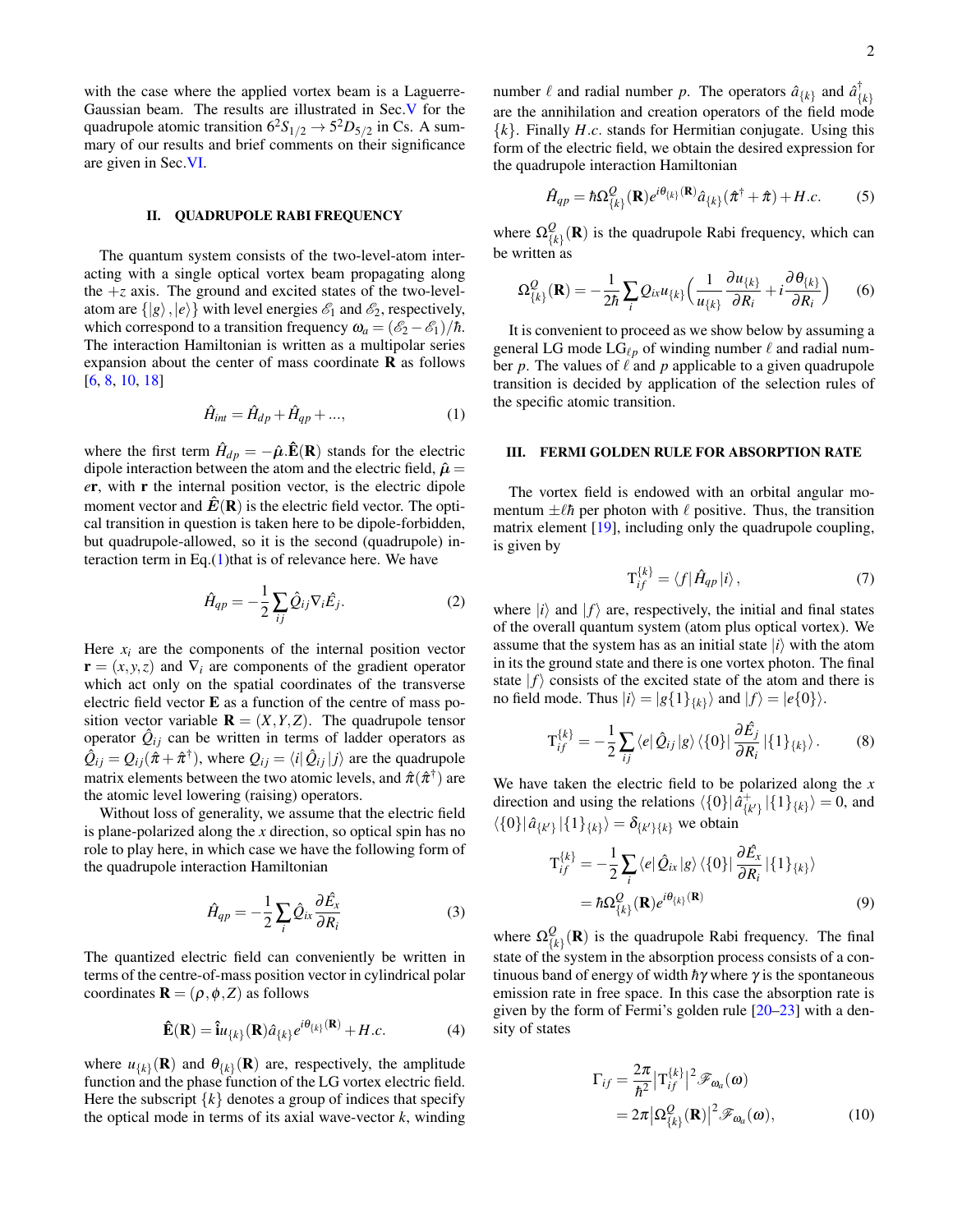where the density of states is such that  $\mathscr{F}_{\omega_a}(\omega)d\omega$  is the number of upper atomic states that fall within the frequency range  $\omega_a$  to  $\omega_a + d\omega$ . The density of final states is a function that peaks at the line centre defined by  $\hbar\omega_a = \mathscr{E}_2 - \mathscr{E}_1$  and is normalized so that

$$
\int_{-\infty}^{\infty} \mathscr{F}_{\omega_a}(\omega) d\omega = 1.
$$
 (11)

The density of states is represented well by a Lorentzian distribution of states with a width (FWHM) coinciding with the spontaneous quadrupole emission rate, thus

<span id="page-2-1"></span>
$$
\mathscr{F}_{\omega_a}(\omega) = \frac{1}{\pi} \frac{\gamma/2}{(\omega - \omega_a)^2 + (\gamma/2)^2},\tag{12}
$$

This function representing the density of states provides a limit to the validity of using Fermi's Golden rule to evaluate the absorption rate, since such a rate is valid only if the frequency width of the upper state  $|e\rangle$  is larger than the excitation rate; i.e.,the spontaneous emission rate is larger than the Rabi frequency. For high intensities, the Rabi frequency may exceed the spontaneous emission rate, in which case the perturbative approach culminating in the Fermi Golden Rule is no longer valid and the strong coupling regime is applicable involving Rabi oscillations. The maximum value of the density of states as a function of  $\omega$  is  $\frac{2}{\pi \gamma}$ , located at  $\omega = \omega_a$ . Substituting Eq.  $(12)$  in Eq.  $(10)$  we find for the quadrupole absorption rate

<span id="page-2-2"></span>
$$
\Gamma_{if} = \frac{\gamma}{(\omega - \omega_a)^2 + (\gamma/2)^2} |\Omega_{\{k\}}^Q(\mathbf{R})|^2 \tag{13}
$$

We can now proceed to evaluate the absorption rate when the optical vortex is a Laguerre-Gaussian (LG) mode.

# <span id="page-2-0"></span>IV. ABSORPTION OF A LAGUERRE-GAUSSIAN MODE

In the paraxial regime the quadrupole Rabi frequency associated with the  $LG_{\ell p}$  of frequency  $\omega$ , which is plane-polarised along the *x*−direction can be written as follows [\[6,](#page-5-2) [24](#page-5-18)[–29\]](#page-5-19)

<span id="page-2-5"></span>
$$
\Omega_{k\ell p}^Q(\rho) = \left(u_p^{\ell}(\rho)/\hbar\right) (U(\mathbf{R})Q_{xx} + V(\mathbf{R})Q_{yx} + ikQ_{zx}) \tag{14}
$$

where the functions  $U(\mathbf{R})$  and  $V(\mathbf{R})$  are as follows

<span id="page-2-4"></span>
$$
U(\mathbf{R}) = \left(\frac{|\ell|X}{\rho^2} - \frac{2X}{w_0^2} - \frac{i\ell Y}{\rho^2} + \frac{1}{L_p^{|\ell|}} \frac{\partial L_p^{|\ell|}}{\partial X}\right),\qquad(15)
$$

$$
V(\mathbf{R}) = \left(\frac{|\ell|Y}{\rho^2} - \frac{2Y}{w_0^2} + \frac{i\ell X}{\rho^2} + \frac{1}{L_p^{|\ell|}} \frac{\partial L_p^{|\ell|}}{\partial Y}\right),\qquad(16)
$$

and

$$
u_{\{k\}}(\rho) = u_{k\ell p}(\rho) = E_{k00} f_{\ell, p}(\rho) \tag{17}
$$

with

<span id="page-2-6"></span>
$$
f_{\ell,p}(\rho) = \sqrt{\frac{p!}{(|\ell|+p)!}} \left(\frac{\rho\sqrt{2}}{w_0}\right)^{|\ell|} L_p^{|\ell|} (\frac{2\rho^2}{w_0^2}) e^{-\rho^2/w_0^2}, \quad (18)
$$

where  $L_p^{|\ell|}$  is the associated Laguerre polynomial and  $w_0$  is the radius at beam waist (at  $Z = 0$ ). The overall factor  $E_{k00}$ is the constant amplitude of the corresponding plane electromagnetic wave. The phase function of the LG mode in the paraxial regime is as follows

$$
\theta_{klp}(\rho, Z, t) \approx kZ + l\phi - \omega t. \tag{19}
$$

Substituting in Eq. $(13)$  we have the quadrupole absorption rate for an atom interacting with the  $LG_{\ell,p}$  light mode that is polarized along the x-direction and the atom is characterised by the three quadrupole matrix elements  $Q_{xx}$ ,  $Q_{xy}$  and  $Q_{xz}$ 

<span id="page-2-3"></span>
$$
\Gamma_{if} = \frac{\gamma}{(\omega - \omega_a)^2 + (\gamma/2)^2} \left| (U(\mathbf{R})Q_{xx} + V(\mathbf{R})Q_{yx} + ikQ_{zx}) \right|^2 \times \left| u_p^{\ell}(\rho)/\hbar \right|^2.
$$
 (20)

So far the treatment is general and Eq.[\(20\)](#page-2-3) is the main result of this paper. This result applies to any atom with a dipoleforbidden but quadrupole-allowed transition which is at near resonance with a linearly polarized Laguerre-Gaussian light mode LG  $_{\ell,p}$ . The main requirement is that the interaction must conform with the OAM selection rules involving the quantum number *m* between the ground and excited atomic states  $|g\rangle$  and  $|e\rangle$  and we have for a quadrupole transition

$$
\Delta m = 0, \pm 1, \pm 2 \tag{21}
$$

The requirement of OAM conservation then means that the

optical vortex absorption process in a quadrupole transition can only occur for optical vortices with winding numbers  $\ell = 0,+1,+2$ . The case  $\ell = 0$  is possible, but then no transfer of OAM occurs in the absorption process, while each of the cases  $\ell = 1$  and  $\ell = 2$  are accompanied by a transfer of OAM of magnitudes  $\hbar$  and 2 $\hbar$ , respectively. The details will depend on the specific atom and its specific quadrupole transition. Note that although the radial quantum number  $p$  is important for the amplitude distribution function of the  $LG_{\ell,p}$ mode, the magnitude of the OAM transferred is determined solely by the value of the winding number  $\ell \leq 2$ .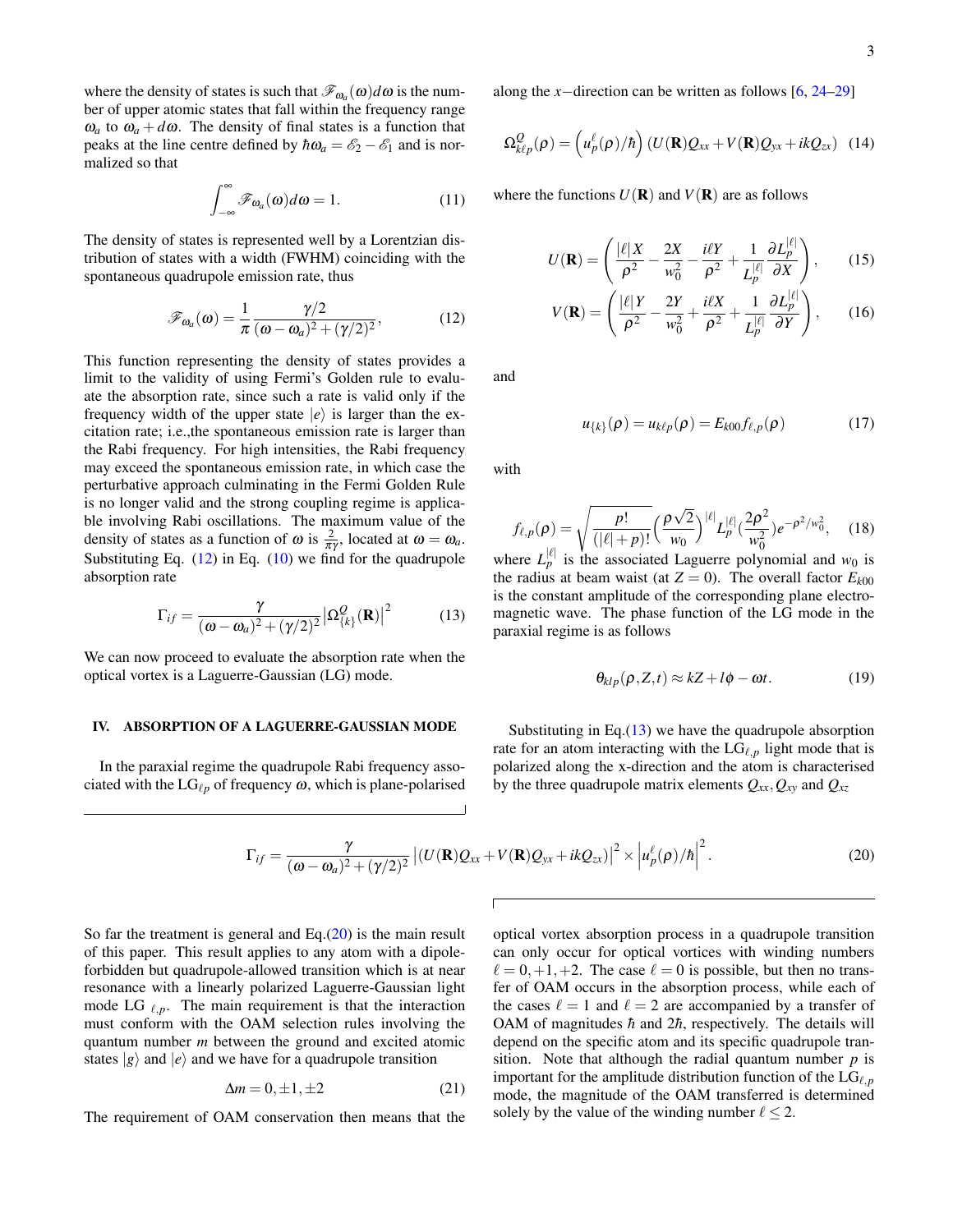In order to illustrate the main result with practical examples, we may focus on the case that has recently been discussed [\[6,](#page-5-2) [8,](#page-5-4) [10,](#page-5-5) [18\]](#page-5-13), namely an LG mode of the winding number  $\ell = 0,1,2$  and radial number *p*. In the simplest case where the mode is a doughnut mode  $p = 0$  we find that the last terms involving the derivatives in  $U(\mathbf{R})$  and  $V(\mathbf{R})$  given by Eqs. [\(15,16\)](#page-2-4) vanish, as  $L_0^{|\ell|}$  $\int_0^{\lvert \epsilon \rvert}$  are constants for all  $\ell$ . However the case where  $p \neq 0$  is of also of interest since the value of *p* is important for the intensity distribution. A specific atomic transition we shall consider to illustrate the results is that of

the neutral caesium atom, namely  $6^2S_{1/2} \rightarrow 5^2D_{5/2}$  transition. However, in order to proceed with evaluations, we need the values of the quadrupole matrix elements  $Q_{xx}$ ,  $Q_{xy}$  and  $Q_{xz}$  applicable in the transition, depending on the OAM selection rules.

## <span id="page-3-0"></span>V. VORTEX ABSORPTION IN CAESIUM

The quadrupole matrix elements  $Q_{xx}$ ,  $Q_{xy}$  and  $Q_{xz}$  can be discussed with reference to the normalized hydrogen-like wave function ψ*nLm* [\[30,](#page-5-20) [31\]](#page-5-21)

<span id="page-3-1"></span>
$$
\psi_{nLm}(r,\theta,\phi) = \left\{ \left( \frac{2Z_a}{na_\mu} \right)^3 \frac{(n-L-1)!}{2n(n+L)!} \right\}^{1/2} e^{-\rho(r)/2} \rho(r)^l L_{n-L-1}^{2L+1}(\rho(r)) Y_L^m(\theta,\phi) \tag{22}
$$

where  $a_{\mu} = \frac{4\pi\epsilon_0\hbar^2}{\mu e^2}$  $\frac{\pi \varepsilon_0 \hbar^2}{\mu e^2} = a_0 \frac{m_e}{\mu}$  is the reduced Bohr radius,  $L_{n-L-1}^{2L+1}(\rho(r))$  are the associated Laguerre polynomials, and  $\rho(r) = \frac{2Z_a r}{n a \mu}$ . The valence electron of Cs atom sees an effective nuclear charge of  $Z_a = 8.56$  [\[9,](#page-5-14) [30](#page-5-20)[–34\]](#page-5-22). Using Eq.[\(22\)](#page-3-1), we have for the electric quadrupole matrix element

$$
Q_{\alpha\beta} = e \langle \psi_f | x_{\alpha} x_{\beta} | \psi_i \rangle, \qquad (23)
$$

where  $x_{\alpha} = (x, y, z)$ . Straightforward evaluations yield the following:

- for the case  $\Delta m = 0$ , we find that  $Q_{xx} = \frac{70.2}{Z^2}$  $\frac{d^{(0)}(z)}{dz^2_a}$  *ea*<sup>2</sup> and  $Q_{xy} = Q_{xz} = 0$ ,
- for the case  $\Delta m = \pm 1$ , we have  $Q_{zx} = i\frac{86}{72}$  $\frac{86}{Z_a^2}$  *ea*<sup>2</sup> and  $Q_{xx}$  =  $Q_{yx} = 0$ ,
- for  $\Delta m = \pm 2$ , we have  $Q_{xx} = \pm i Q_{yx} = \frac{86}{72}$  $\frac{86}{Z_a^2}$  *ea*<sup>2</sup><sub> $\mu$ </sub> and  $Q_{zx}$  = 0.

We consider a quadrupole transition with the selection rule  $\Delta m = 1$  applicable for the  $(6^2S_{1/2} \rightarrow 5^2D_{5/2})$  quadrupole transition in Cs. In this case, The quadrupole moments are  $Q_{xx} = Q_{xy} = 0$  and  $Q_{xz} \neq 0$  and the Rabi frequency Eq. [\(14\)](#page-2-5) is as follows:

$$
\Omega_{k\ell 0}^Q(\rho) = ikQ_{zx}\left(u_0^{|\ell|}(\rho)/\hbar\right),\qquad(24)
$$

The absorption rate is then given by

$$
\Gamma_{if} = \frac{\gamma}{(\omega - \omega_a)^2 + (\gamma/2)^2} |\Omega_{\{k\}}^Q(\mathbf{R})|^2, \tag{25}
$$

$$
=\frac{2\pi w_0^2}{c^2}|\Omega_0|^2 F(\omega,\omega_a)|f_{\ell,0}(\rho)|^2 \qquad (26)
$$

where  $f_{\ell,0}$  is given by Eq.[\(18\)](#page-2-6) with p= 0 and  $\Omega_0$  is a scaling factor for the Rabi frequency

$$
\Omega_0 = \frac{1}{\hbar} \frac{E_{k00} Q_{zx}}{w_0} \tag{27}
$$

and the modified density function  $F(\omega, \omega_a)$  is given by

$$
F(\omega, \omega_a) = \frac{\gamma/2}{\pi} \frac{\omega^2}{(\omega - \omega_a)^2 + (\gamma/2)^2},
$$
 (28)

where the maximum value of this function is  $\frac{1}{\pi} \left( \frac{\omega_a^2}{\gamma/2} + \gamma/2 \right)$ , located at  $\omega = \omega_a + \frac{(\gamma/2)^2}{\omega_a}$  $\frac{\sqrt{2}}{\omega_a}$ . It is clear that the dependence of the Rabi frequency on the light frequency affects the transition rate. However, the maximum of the function  $F_{\omega_a}(\omega)$  is greater than that of the density of states and its position is shifted away from  $\omega_a$ . In Figure [1,](#page-3-2) we present the shape of the normalized density of state  $F_{\omega_a}(\omega)$  in terms of the ratio  $\omega/\omega_a$  for different values of  $\gamma/\omega_a$ .



<span id="page-3-2"></span>FIG. 1. (Color online) The normalized modified density function  $F(\omega, \omega_a)$ [unit  $\omega_a$ ] as a function of the ratio  $\omega/\omega_a$ . The red solid curve is for  $\gamma/\omega_a = 0.1$ , the blue dashed curve is for  $\gamma/\omega_a = 0.05$  and the black dash-dotted curve is for  $\gamma/\omega_a = 0.01$ . Note the tendency of  $F(\omega, \omega_a)$  to become a function proportional to a delta-function as the value of  $\gamma/\omega_a$  decreases

Typical parameters in this case are [\[35\]](#page-5-23)  $\lambda = 685(nm)$ ,  $Q_{zx} \simeq$  $10ea_0^2$ , and the spontaneous decay rate is  $\Gamma_s = 3.34 \times 10^7 (s^{-1})$ [\[36,](#page-5-24) [37\]](#page-5-25). The beam parameters are chosen such that the beam waist  $w_0 = \lambda d$ , where *d* is a real number, and the intensity  $I = \varepsilon_0 c E_{k00}^2 / 2$ . Introducing the dimensionless magnitude of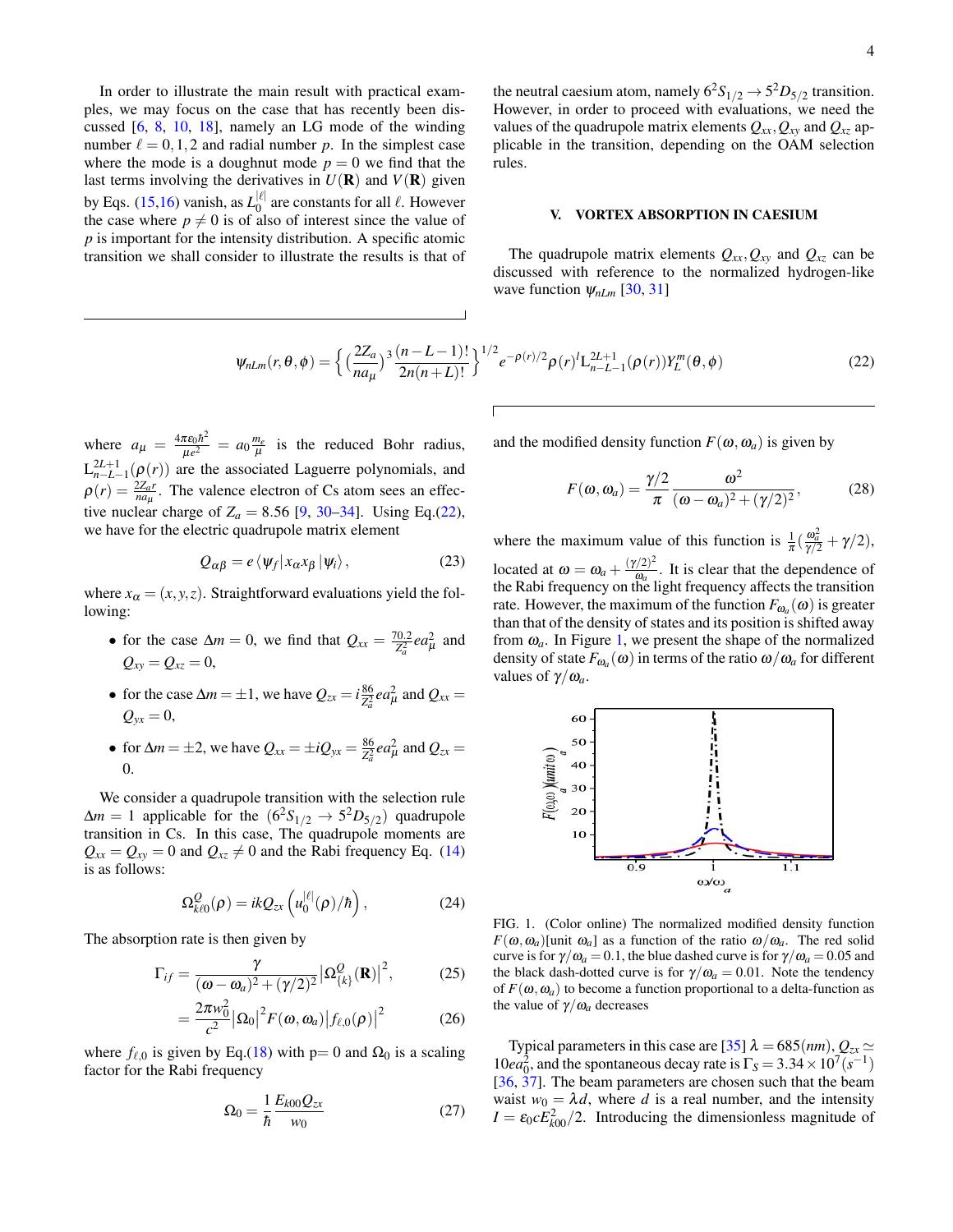the intensity  $\mathcal{I} = I/I_0$ , where  $I_0 = 1Wm^{-2}$ , the scaling factor of the Rabi frequency can be written as

$$
\Omega_0 = \frac{1}{\hbar} \left(\frac{2I}{\varepsilon_0 c}\right)^{1/2} \frac{Q_{zx}}{w_0} = 5.14 \times 10^{-5} \frac{(\mathcal{I})^{1/2}}{d} \Gamma_S. \tag{29}
$$

We must make an appropriate choice of the beam waist and the magnitude of the intensity of the field and ensure that  $\Omega_0 \ll$ Γ*S*, which is the condition of the validity of the Fermi golden rule.

It is clear that for a weak intensity, we can obtain an absorption rate  $\Gamma_{if}$  smaller than the spontaneous transition  $\Gamma_{S}$ .

On the other hand, the Lorentzian density of states is chosen with a width given by the spontaneous emission rate  $\gamma = \Gamma_S$ , where  $\Gamma_S \ll \omega_a$ , then the transition rate can be written as

$$
\Gamma_{if}=9.64\times10^{-23}\mathscr{I}\left(\frac{\Gamma_{S}}{2\pi}\right)\frac{\omega^{2}}{(\omega-\omega_{a})^{2}+(\Gamma_{S}/2)^{2}}\big|f_{\ell,0}(\rho)\big|^{2}.\tag{30}
$$

We assume a moderate laser intensity  $I = 40 \times 10^4 W m^{-2}$ [\[35\]](#page-5-23) and substituting for the relevant parameter values we have for the absorption rate at  $\omega = \omega_a$ 

$$
\Gamma_{if} = 1.67 \times 10^{-1} \Gamma_{s} |f_{\ell,0}(\rho)|^{2}, \tag{31}
$$

which suggests that the absorption rate is much smaller than the spontaneous rate, depending on the relative position of the atom. In Figure [2,](#page-4-2) we present the variation of the absorption rate  $\Gamma_{if}/\Gamma_{S}$  as a function of the radial position of the atom  $\rho/\lambda$  for different values of the beam waist  $w_0/\lambda = 2, 5, 10$ . It is clear that the maximum of the function shifts away from the origin with increasing beam waist, but the value of the maximum is independent of  $w_0$ .



<span id="page-4-2"></span>FIG. 2. (Color online) The variation with radial position of the quadrupole absorption rate  $\Gamma_{if}/\Gamma_{S}$  for  $\Delta m = +1$ , (a)  $\ell = 1, p = 0$ , (b)  $\ell = 1$ ,  $p = 1$ , and an atom in a Laguerre-Gaussian mode LG<sub> $\ell, p$ </sub>. The red solid line concerns the case  $w_0/\lambda = 2$ ; the blue dashed line concerns  $w_0/\lambda = 5$  and the black dash-dotted line concerns  $w_0/\lambda = 10$ . The insets to the figures represent the cylindrically symmetric quadrupole rate for the case  $w_0/\lambda = 5$ .

# <span id="page-4-1"></span>VI. CONCLUSION

This paper has focused on the interaction of atoms with light endowed with orbital angular momentum (OAM) where our main aim was to evaluate the rate of transfer of OAM from the light to the atoms in a dipole-forbidden but quadrupoleallowed transition. Our work follows two significant developments. The first development concerns the latest experimental confirmation by Giammanco et al [\[17\]](#page-5-12) following earlier experiments [\[14](#page-5-9)[–16\]](#page-5-11) that OAM cannot be transferred to the internal (electronic-type) degrees of freedom of the atom in an electric dipole transition, though a transfer to the internal degrees of freedom of atoms was predicted theoretically to occur in the normally much weaker quadrupole transition [\[6\]](#page-5-2). The second development concerns the very recent considerable advances in the ability to carry out delicate measurements in experiments targeted specifically at quadrupole transitions involving light carrying OAM [\[36,](#page-5-24) [38,](#page-5-26) [39\]](#page-5-27). However, although such experiments have demonstrated the involvement of optical vortices with atoms in quadrupole transitions, the rate of OAM transfer in a quadrupole transition has not, as far as we know, been evaluated, so our task in this work involved setting up the theory of optical vortex photon absorption by an atom in a quadrupole-allowed transition. Our theory is general and applies to any atom with a quadrupole transition, as for example in Na and Rb atoms, both of which have been the subject of investigations in connection with optical vortex interaction with atoms. However, we proceeded to apply the theory to the wellknown case of the Cs  $6^2S_{1/2} \rightarrow 5^2D_{5/2}$  quadrupole transition, which conforms with the requirements of OAM conservation consistent with the rules  $\Delta m = 0, \pm 1, \pm 2$ .

Absorption for the case  $\Delta m = +1$  required an optical vortex in the form of a Laguerre-Gaussian mode with  $\ell = 1$  and we have considered two modes, one with  $p = 0$  and a second with  $p = 1$ . We have found that the absorption rate as a function of radial position mirrors the intensity distribution of the beam. For the doughnut mode the rates peaks at the atomic location of  $\rho = w_0 \sqrt{\ell/2}$ , while for the case  $p = 1$  the maxima are located at  $\rho/w_0 = \frac{1}{2}\sqrt{2\ell+3\pm}$ √  $8\ell + 9$ . Note that the maximum rate is a constant, i.e. independent of  $w_0$  and merely shifts its position as  $w_0$  increases.

The maximum magnitude of the absorption rate in the example we have considered for Cs quadrupole transitions, assuming an intensity of about 105*W m*−<sup>2</sup> is of the order of 6% of the quadrupole spontaneous emission rate. Such a magnitude should not be beyond the capability of current spectroscopic techniques.

#### ACKNOWLEDGMENTS

The authors are grateful to Professor Stephen Barnett for helpful discussions.

<span id="page-4-0"></span>[1] A. M. Yao and M. J. Padgett, Adv. Opt. Photonics 3, 161 (2011). [2] J. P. Torres and L. Torner, *Twisted photons: applications of light with orbital angular momentum.*, edited by e. Torres JP,